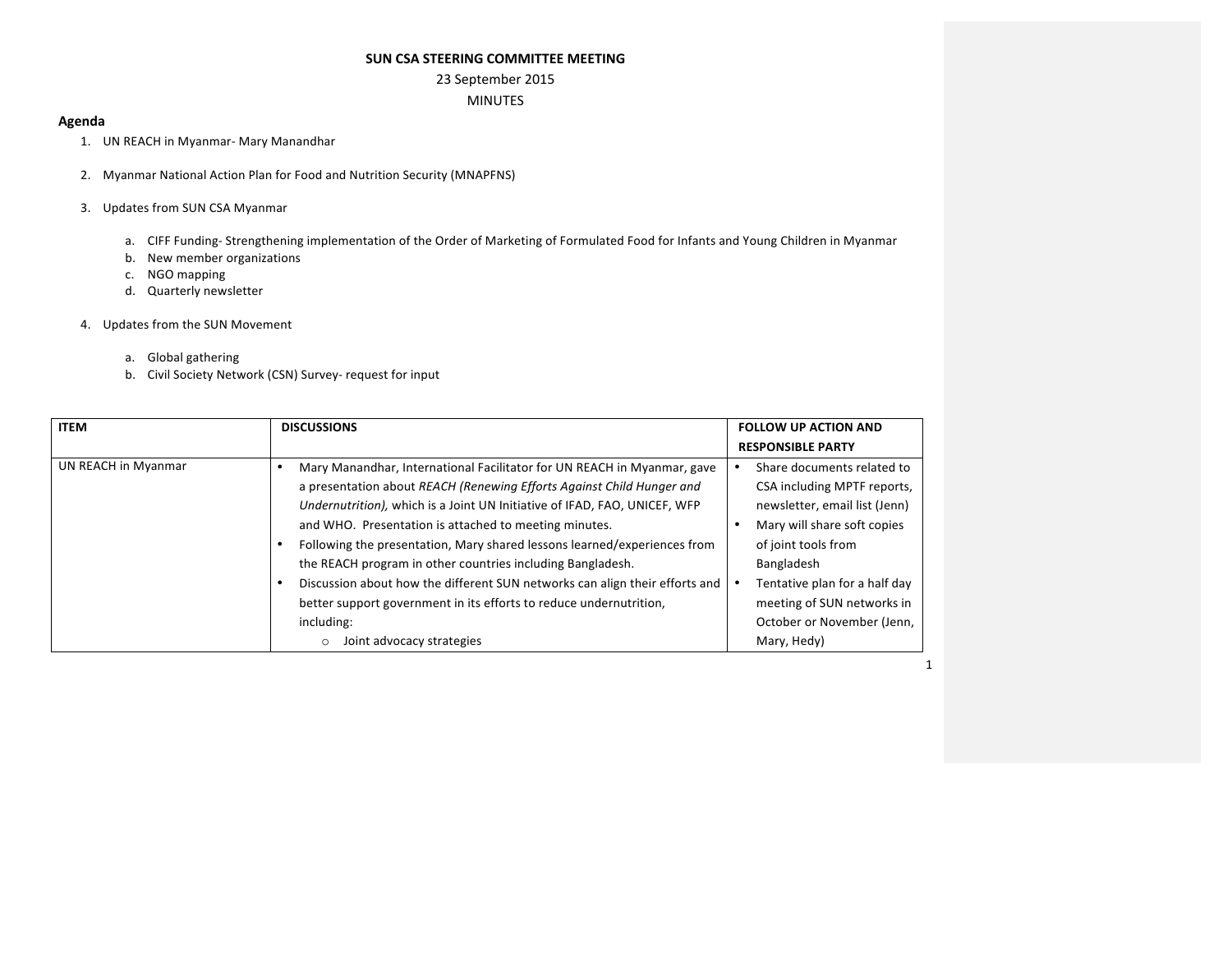| Common narratives about the nutrition situation in Myanmar<br>$\circ$     |
|---------------------------------------------------------------------------|
| Partner mapping<br>$\circ$                                                |
| Knowledge sharing events, involving media<br>$\circ$                      |
| Mentorships and fellowships<br>$\circ$                                    |
| Engaging with youth<br>$\circ$                                            |
| Engaging with parliamentarians<br>$\circ$                                 |
| Working with nutrition champions<br>$\circ$                               |
| Discussion about a potential SUN technical network meeting (UN, donor,    |
| and $CSA$ + government if they are available) in the next few months to   |
| update each other on current work, upcoming projects, potential for joint |
| planning/tools development, etc.                                          |

| <b>ITEM</b>                                                                  | <b>DISCUSSIONS</b>                                                                                                                                                                                                                                                                                                                                                                                                                                   | <b>FOLLOW UP ACTION AND</b>                                                                                                                                                  |
|------------------------------------------------------------------------------|------------------------------------------------------------------------------------------------------------------------------------------------------------------------------------------------------------------------------------------------------------------------------------------------------------------------------------------------------------------------------------------------------------------------------------------------------|------------------------------------------------------------------------------------------------------------------------------------------------------------------------------|
|                                                                              |                                                                                                                                                                                                                                                                                                                                                                                                                                                      | <b>RESPONSIBLE PARTY</b>                                                                                                                                                     |
| Myanmar National Action Plan for<br>Food and Nutrition Security<br>(MNAPFNS) | The MNAPFNS is the Myanmar response to the Zero Hunger Challenge and<br>has endorsement from highest levels of government<br>MNAPFNS presents a multi-sectoral approach to reducing undernutrition<br>Ministries involved: Health, Agriculture, Livestock, and Rural Development.<br>Ministry of National Planning and Economic Development is tasked with<br>coordination.<br>Other relevant ministries that will also be involved: Social Welfare, | MNAPFNS has been shared<br>for comments from<br>stakeholders<br>There will be discussion at<br>MNTN meeting next week<br>about a coordinated<br>response from civil society, |
|                                                                              | <b>Education and Finance</b>                                                                                                                                                                                                                                                                                                                                                                                                                         | UN, donors.                                                                                                                                                                  |

| <b>ITEM</b>                  | <b>DISCUSSIONS</b>                                                                                                                                                                                                                                                                                                                         | <b>FOLLOW UP ACTION AND</b><br><b>RESPONSIBLE PARTY</b>                                  |
|------------------------------|--------------------------------------------------------------------------------------------------------------------------------------------------------------------------------------------------------------------------------------------------------------------------------------------------------------------------------------------|------------------------------------------------------------------------------------------|
| Updates from SUN CSA Myanmar | Jenn gave a brief overview of the SUN CSA for Mary and Hedy including<br>donor (MPTF), structure (steering committee, secretariat) and current<br>membership (41 total organizations, 28 local)<br>SUN CSA recently received 27,000 USD from CIFF to strengthen<br>implementation of the Order of Marketing of Formulated Food for Infants | Jenn and Ma Khek will be in<br>touch about training<br>opportunity under CIFF<br>funding |

2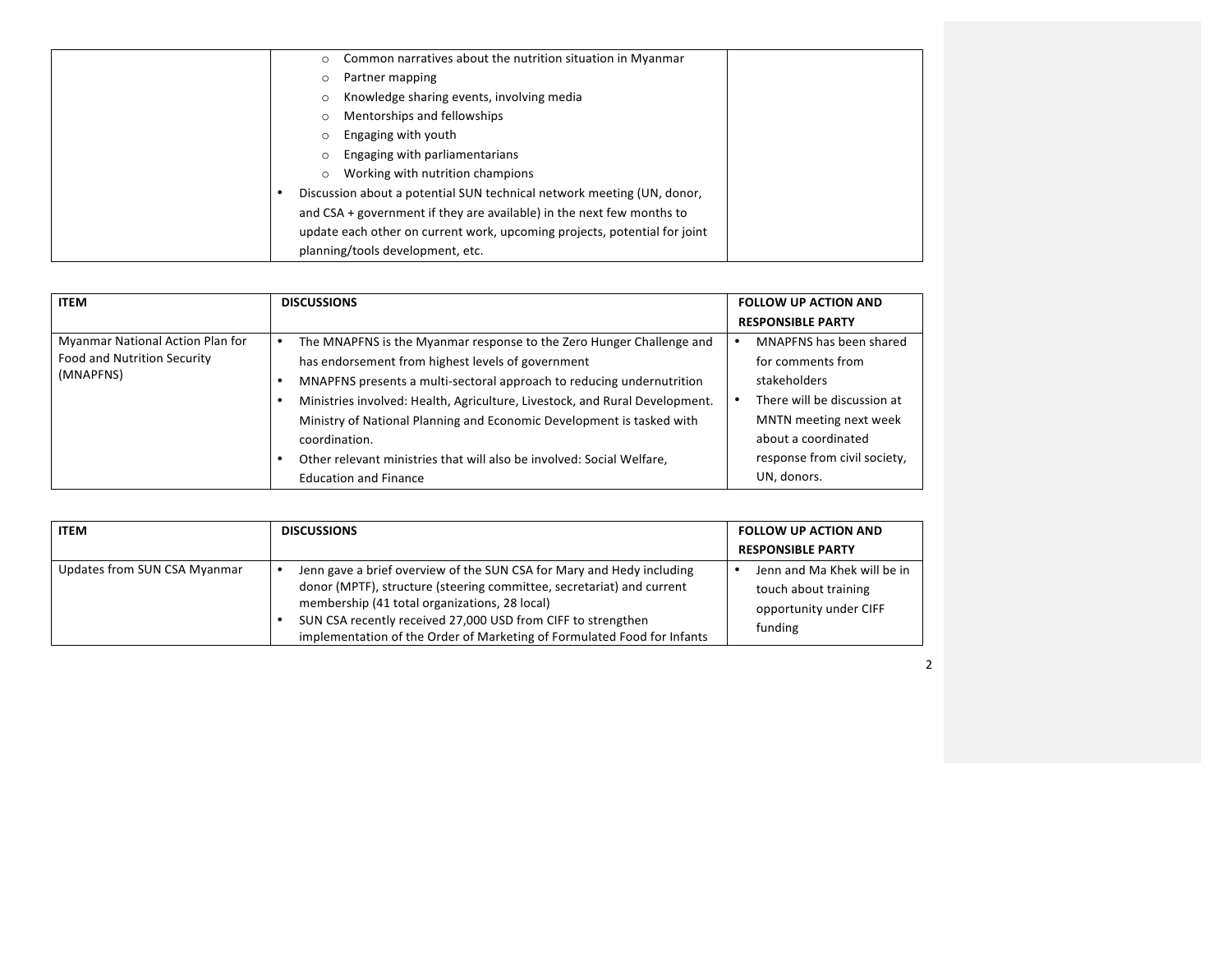| for steering committee members (or steering committee nominated<br>individuals) and then onto CSA members and communities.<br>New member organizations: 14 new members (13 local, 1 international)<br>after the August workshop<br>NGO mapping will be taking place over the next month. This info will be<br>used to identify current capacity of CSA members and capacity-building<br>needs.<br>Quarterly newsletter will be distributed in Burmese and English in October. |
|-------------------------------------------------------------------------------------------------------------------------------------------------------------------------------------------------------------------------------------------------------------------------------------------------------------------------------------------------------------------------------------------------------------------------------------------------------------------------------|
|-------------------------------------------------------------------------------------------------------------------------------------------------------------------------------------------------------------------------------------------------------------------------------------------------------------------------------------------------------------------------------------------------------------------------------------------------------------------------------|

| <b>ITEM</b>                   | <b>DISCUSSIONS</b>                                                      | <b>FOLLOW UP ACTION AND</b>  |
|-------------------------------|-------------------------------------------------------------------------|------------------------------|
|                               |                                                                         | <b>RESPONSIBLE PARTY</b>     |
| Updates from the SUN Movement | Global gathering                                                        | Andrea and Thet Aung will    |
|                               | The Myanmar delegation will be: Dr. Soe Lwin Nyein (SUN focal           | coordinate with NNC/MOH      |
|                               | point), Dr. May Khin Than (NNC), Mary Manandhar (UN), Dr. Mya           | to prepare materials for the |
|                               | (DFID), Dr. Thet Aung (CSA) and Andrea Menefee (CSA)                    | Myanmar booth                |
|                               | Hedy requested that next year, the different networks have a<br>$\circ$ | Ma Khek will help arrange    |
|                               | meeting to discuss nominations for the Global Gathering to ensure       | travel and materials needed  |
|                               | that all networks are equally represented and that representatives      | for Myanmar booth            |
|                               | from Ministries other than Health can also attend.                      | SC members will input on     |
|                               | CSN Survey- request for input                                           | CSN survey and send back to  |
|                               | Jenn requested that Steering Committee members input on the<br>$\Omega$ | Jenn, Jenn will complete on  |
|                               | SUN CSN strategy survey (google doc) by Friday                          | behalf of SUN CSA Myanmar    |

3